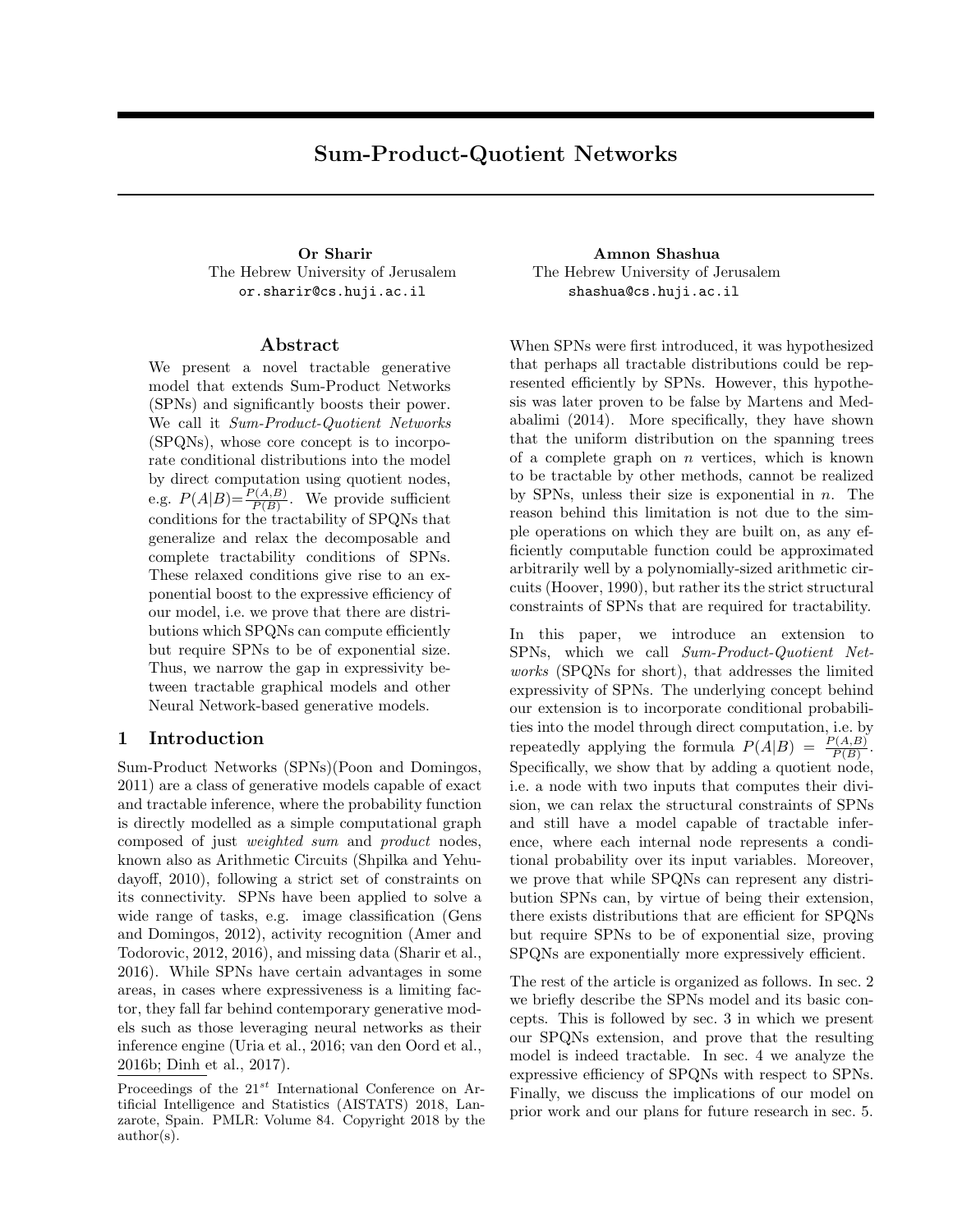## <span id="page-1-0"></span>2 Preliminaries

In this section we give a brief description of Sum-Product Networks (SPNs). For simplicity, we limit our description to probability models over binary variables, where the extension to higher-dimensional or continuous variables is quite straightforward.

An SPN over binary random variables *X*1*,...,X<sup>N</sup>* is a rooted computational directed acyclic graph, which computes the unnormalized probability function of the evidence  $x_1, \ldots, x_N \in \{0, 1, *\},\$  denoted by  $\Psi(x_1,\ldots,x_N)$ , where  $*$  denotes missing variables under which the SPN computes just the unnormalized marginal of the visible variables. The leaves of an SPN are univariate indicators of the binary variables, i.e.  $\mathbb{I}[x_i = 0]$  and  $\mathbb{I}[x_i = 1]$ , with the special property that for  $x_i = *$  all respective indicators of  $x_i$  equal 1. The internal nodes of the SPN compute either a positive weighted sum or a product, i.e. an SPN is an Arithmetic Circuit over the indicator variables defined above. We denote by *S* the set of sum nodes, by *P* the set of product nodes, by *I* the set of indicator nodes, and by  $V = S \cup P \cup I$  the set of all nodes in the SPN. For all  $v \in V$ , we denote by  $\text{ch}(v)$  the set of children nodes pointing to *v*, and define the scope of  $v$ , denoted by  $\operatorname{sc}(v)$ , as the index set of all variables, such that there exists a path starting at an indicator of a variable, which ends at the node *v*. Formally, we define  $\text{sc}(v) \equiv \{i\}$  for leaf nodes of the *i*-th variables, and otherwise  $\operatorname{sc}(v) \equiv \bigcup_{c \in \text{ch}(v)} \operatorname{sc}(c)$ . We denote the function induced by the sub-graph rooted at *v* over the variables in  $\operatorname{sc}(v)$  by  $\Psi_v(\cdot)$ . Last, we define the following structural properties for SPNs:

Definition 1. An SPN is complete if for every sum node  $v \in S$  and for every  $c_1, c_2 \in \text{ch}(v)$  it holds that  $\mathrm{sc}(c_1) = \mathrm{sc}(c_2).$ 

Definition 2. An SPN is decomposable if for every product node  $v \in P$  and for every  $c_1, c_2 \in ch(v)$ , such that  $c_1 \neq c_2$ , it holds that  $\operatorname{sc}(c_1) \cap \operatorname{sc}(c_2) = \emptyset$ .

Generally, for an SPN that is not decomposable and complete,  $\Psi(\cdot)$  only represents an unnormalized distribution over  $X_1, \ldots, X_N$ , due to the positive constraints on its weights, while computing its normalization term is not typically tractable. A generative model is said to possess *tractable inference* if computing its normalized probability function is tractable. Though general SPNs do not posses tractable inference, limiting them to be decomposable and complete  $(D&C)$  is a sufficient condition for tractability, underwhich computing the normalization term, i.e. computing  $\sum_{x_1,\dots,x_N \in \{0,1\}} \Psi(x_1,\dots,x_N)$  is equivalent to evaluating  $\Psi(*,\ldots,*)$ , and thus the normalized probability is given by  $P(X_1 = x_1, \ldots, X_N = x_N) = \frac{\Psi(x_1, \ldots, x_N)}{\Psi(x_1, \ldots, x)}$ . Also, not only is  $\Psi(\cdot)$  a valid probability function,

but for any  $v \in V$ ,  $\Psi_v(\cdot)$  defines a valid distribution over  $\operatorname{sc}(v)$ . As shown by [Peharz et al.](#page-8-11) [\(2015\)](#page-8-11), simply normalizing the weights of each sum node to sum to one ensures that  $\Psi(x_1, \ldots, x_N)$  is already a normalized probability function, with no need to compute a normalization factor, and furthermore, this restriction does not affect the expressiveness of the model, namely any SPN with unnormalized sum nodes could be converted to an SPN of same size but with normalized sum nodes. Hence, for the remainder of the article we will simply assume sum nodes have normalized weights.

It is important to understand why D&C leads to tractability. The decomposability condition ensures that the children of a product node do not have shared variables, and because the product of distributions over different sets of variables is also a normalized distribution, then a product node of a decomposable SPN represents a normalized distribution as long as its children represent normalized distributions. Similarly, the completeness condition ensures that the children of sum nodes have the exact same scope, and because a weighted average of distributions over the same set of variables, with normalized sum weights, is also a normalized distribution over these variables, then a sum node represents a normalized distribution if its children do as well. Employing an induction argument, both conditions combined together guarantee that every node in an SPN will represent a valid distribution.

An additional positive outcome of the D&C condition is that not only is it tractable to compute  $P(X_1, \ldots, X_N)$ , it is also tractable to compute any of its marginals, e.g.  $P(X_1, \ldots, X_K)$  for  $K < N$ , by simply replacing the values of a marginalized variable with the special value  $\ast$ , e.g.  $P(X_1=x_1,\ldots,X_K=x_K)$  =  $\Psi(x_1,\ldots,x_K,\ast,\ldots,\ast)$ . We call this last property *tractable marginalization*, which is distinct from the weaker property of tractable inference.

Lastly, learning an SPN model of a given structure is typically carried out simply according to the Maximum Likelihood Principle, for which several methods have been proposed, ranging from specialized Expectation Maximization algorithms to gradient based methods, e.g. simply performing Stochastic Gradient Ascent.

## <span id="page-1-1"></span>3 Sum-Product-Quotient Networks

As discussed in sec. [1,](#page-0-0) not all tractable distributions can be represented by an SPN of a reasonable size, a limitation which stems from the D&C connectivity constraints imposed on the computational graphs of SPNs to achieve tractable inference. In this section we describe an extension of SPNs, under which we can relax these constraints and thus dramatically increase its capacity to efficiently represent tractable distributions. At the heart of our model is the introduction of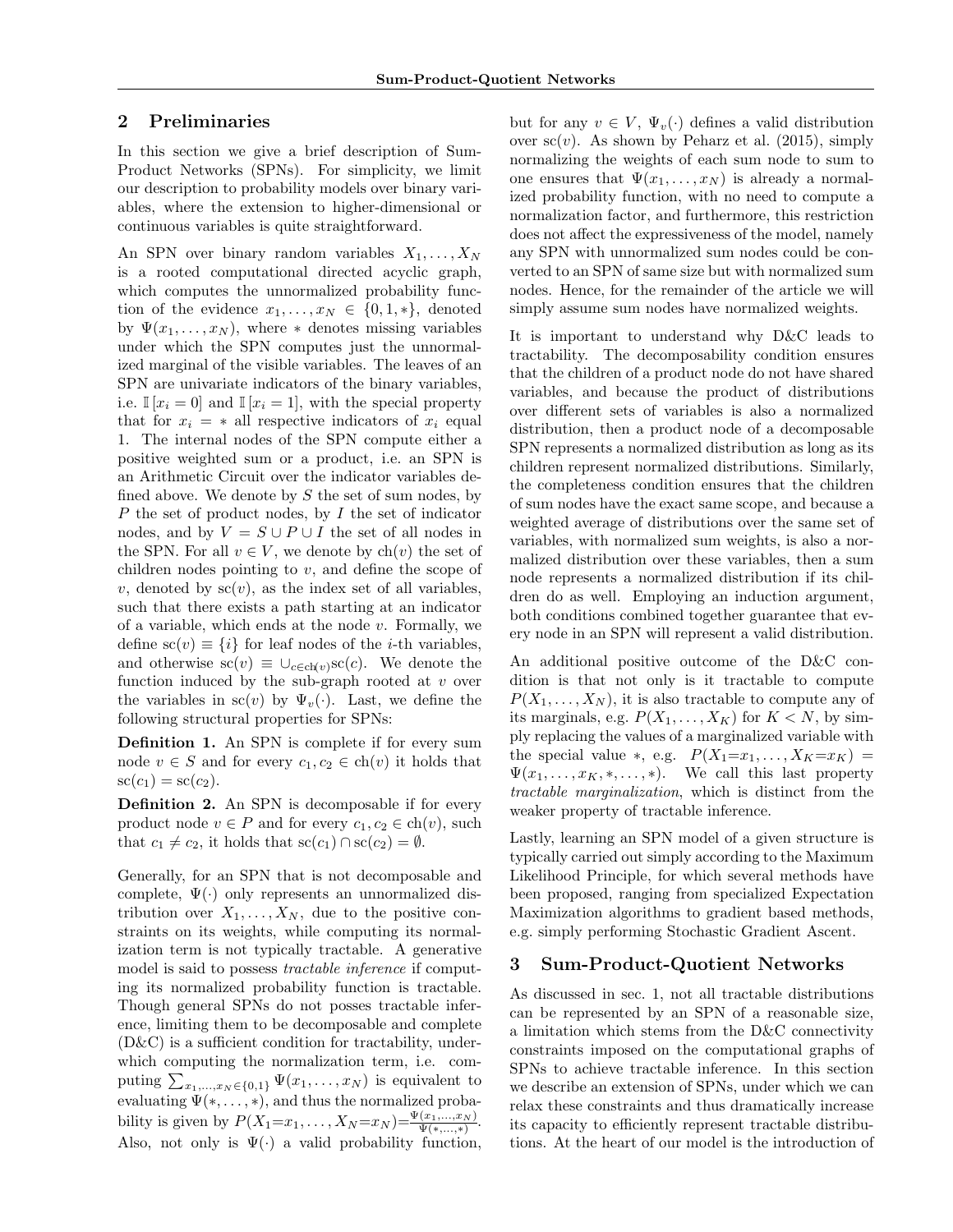a quotient node, i.e. a node with two inputs, a numerator and a denominator, that outputs their division. Quotient nodes can have a natural interpretation as a conditional probability, i.e.  $P(A|B) = \frac{P(A \cap B)}{P(B)}$ . Hence, we call our model Sum-Product-Quotient Networks, or SPQNs for short.

As with SPNs, not any computational graph made of sum, product and quotient nodes results in a model possessing tractable inference. To ensure the tractability of SPQNs, we introduce a set of restrictions generalizing the D&C conditions defined in sec. [2.](#page-1-0) Formally, and in accordance with the notations of sec. [2,](#page-1-0) we denote by *Q* the set of quotient nodes, where  $V \equiv S \cup P \cup Q \cup I$  is the set of all nodes, and for all  $v \in Q$  we denote its numerator and denominator nodes by  $nu(v)$  and  $de(v)$ , respectively. As we will shortly show, each node  $v \in V$  of an SPQN essentially represents a conditional distribution over the variables in its scope, which give rise to a natural partition of the scope  $\mathrm{sc}(v)$  into two disjoint sets: (i) *con* $ditioning scope, denoted by  $cond(v)$ , and (ii) *effec*$ *tive scope*, denoted by  $\text{eff}(v)$  – under this partition, for tractable SPQNs, each node computes the conditional probability  $P_v(\text{eff}(v)|\text{cond}(v))$ . Formally, the conditioning scope is defined as the complement of the effective scope, i.e.  $\text{cond}(v) \equiv \text{sc}(v) \setminus \text{eff}(v)$ , while the effective scope is defined the same as the general scope for all nodes except for quotient nodes, namely,  $\text{eff}(v) \equiv \{i\}$  for leaf nodes and  $\text{eff}(v) \equiv \bigcup_{c \in \text{ch}(v)} \text{eff}(c)$ for sum and product nodes. For quotient nodes we define  $\text{eff}(v) \equiv \text{eff}(\text{nu}(v)) \setminus \text{eff}(\text{de}(v))$  following our intuition of quotient nodes as conditional probabilities, e.g. for  $P(X_1|X_2, X_3) = \frac{P(X_1, X_2|X_3)}{P(X_2|X_3)}$  it holds that eff(*v*) =  $\{1\}$  and cond(*v*) =  $\{2, 3\}$ , because we started with the effective variables of the numerator  $eff(nu(v)) = \{1, 2\}$ , from which we subtracted the effective variables of the denominator  $\text{eff}(\text{de}(v)) = \{2\}.$ 

With the above definitions in place, we are now ready to present our generalization of the D&C conditions for SPQNs. As discussed in sec. [2,](#page-1-0) the intuition behind the D&C conditions is that they allow for a rather basic way to combine the distributions defined by the children of a given node, each over their respective scope, to form a valid distribution over the scope of their parent node. In broad terms, we simply carry over the same idea to SPQNs, but apply it on conditional distributions instead. For sum and product nodes, this translates in essence to applying the D&C conditions with respect to the effective scope of a node instead of its general scope, which we formalize as:

<span id="page-2-1"></span><span id="page-2-0"></span>Definition 3. An SPQN is *conditionally complete* if it is complete with respect to the effective scope, i.e. for every sum node  $v \in S$  and for every  $c_1, c_2 \in \text{ch}(v)$ , it holds that  $\text{eff}(c_1)=\text{eff}(c_2)$ .

Definition 4. An SPQN is *conditionally decomposable* if for every product node  $v \in P$ :

- 1. It is decomposable with respect to the effective scope, i.e. for every  $c_1, c_2 \in \text{ch}(v)$ , such that  $c_1 \neq$ *c*<sub>2</sub>, it holds that  $\text{eff}(c_1) \cap \text{eff}(c_2) = \emptyset$ .
- 2. Its induced dependency graph over its children does not contain a cycle, where the directed graph is defined by the vertices  $ch(v)$  and edges  ${c' \to c'' | c', c'' \in ch(v), eff(c') \cap cond(c'') \neq \emptyset}.$

Under the conditional completeness condition, for every sum node  $v \in S$ , and for any fixed values to the variables in its conditional scope cond $(v)$ , we can treat the conditional distributions of its children simply as distributions over the variables in the effective scope. Because  $v$  is complete with respect to the effective scope, then following the same arguments as in sec. [2,](#page-1-0) *v* represents a distribution as long as its children do as well. The above logic can also be applied to product nodes under a more restrictive form of conditional decomposability, where for every child  $c \in \text{ch}(v)$  it holds that  $\text{cond}(c) \subset \text{cond}(v)$ , under which the variables in the conditional scope of each child node are fixed. However, under the more general setting of conditional decomposability, there could be shared variables between the conditional scope of one child  $c_1 \in ch(v)$  and the effective scope of another child  $c_2 \in ch(v)$  – in which case we say that *c*<sup>1</sup> depends on *c*2, as the probability of the effective scope of  $c_1$  is conditioned on the variables in the effective scope of  $c_2$ . By representing all the dependencies between the children of *v* as a directed graph, then if each child represents a valid conditional distribution over its scope and the graph is *acyclic*, then it effectively defines a Bayesian Network factorization to the conditional probability over the scope of *v*, hence *v* too is a valid conditional distribution.

At this point it is important to note how conditional D&C are actually relaxed versions of their "unconditional" counterparts. First, notice that when the conditional scope is empty, i.e. when the sub-graph rooted at *v* contains only sum and product nodes, or in other words this sub-graph is an SPN, then conditional D&C are equivalent to D&C. Second, and more importantly, notice that when the conditional scope is nonempty, conditional decomposability allows taking the product of nodes with overlapping scopes, which is forbidden under the stricter decomposability constraint. This entails that conditional D&C SPQNs allow for a richer set of structures than D&C SPNs.

At last, to ensure the tractability of SPQNs we must also introduce a condition on its quotient nodes, to which there is no equivalent in classical SPNs. The following condition captures our motivation of a quotient node as a way to compute conditional distributions by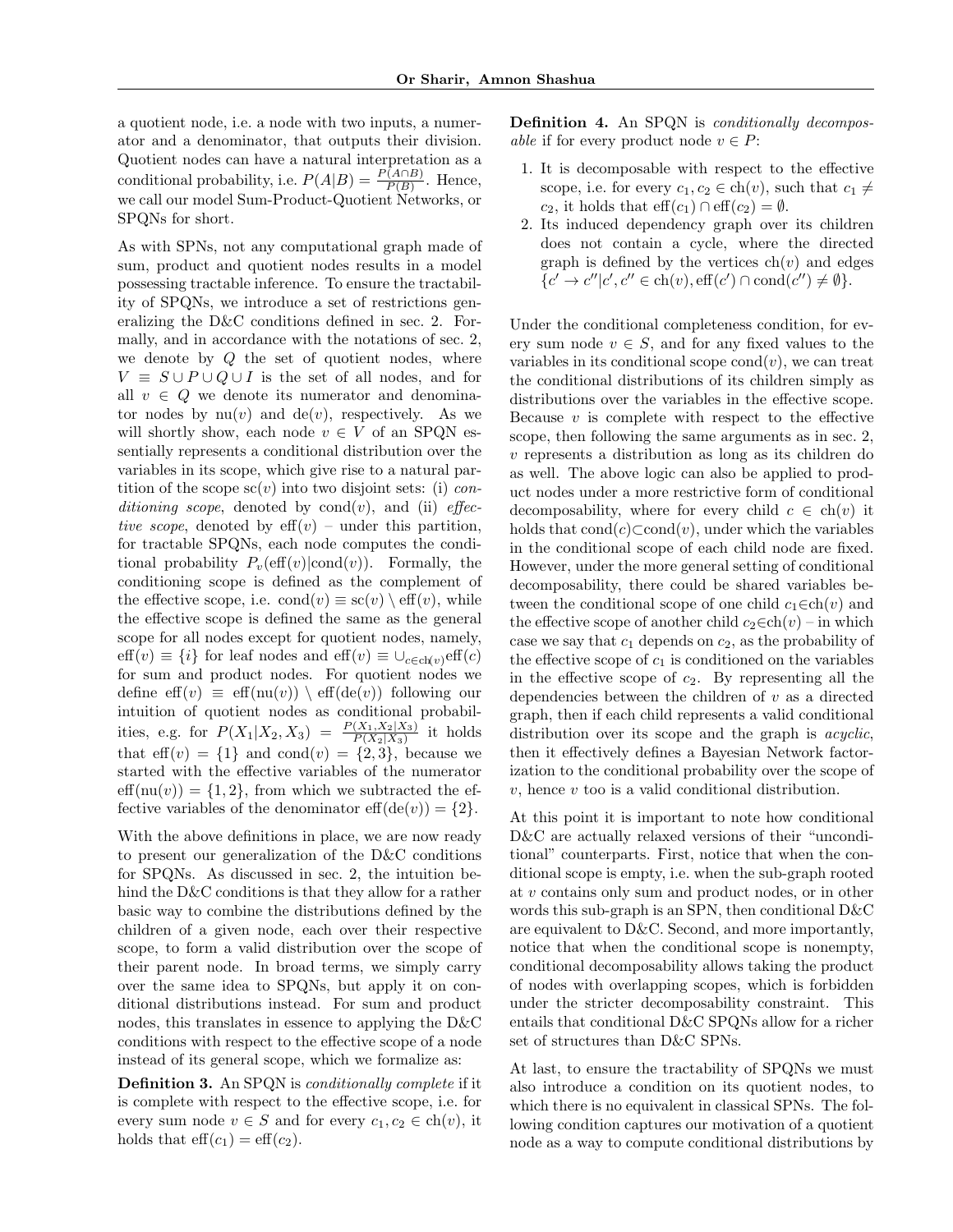direct representation of their definition, i.e. that the denominator is a strictly positive marginal distribution of the numerator:

Definition 5. An SPQN is *conditionally sound* if for every quotient node  $v \in Q$ , it holds that  $\Psi_{\text{de}(v)}(\cdot)$  is strictly positive, as well as a *marginal* of  $\Psi_{\text{nu}(v)}(\cdot)$ , i.e. that cond(de(*v*))  $\subset$  cond(nu(*v*)), eff(de(*v*))  $\subset$ eff(nu(*v*)), and for all  $\mathbf{a} \in \{0, 1, *\}^N$  it holds that:

$$
\Psi_{\mathrm{d} \epsilon(v)}(\mathbf{a}) = \sum_{\substack{\mathbf{z} \in \{0,1,\ast\}^N \\ \forall i,i \notin \mathrm{eff}(v) \rightarrow z_i = a_i \\ \forall i,i \in \mathrm{eff}(v) \rightarrow z_i \in \{0,1\}}}
$$

An SPQN is *strongly* conditionally sound if in addition to the above, for  $\mathbf{z} \in \{0, 1, *\}^N$  such that  $z_i = *$  if  $i \in \text{eff}(v)$ and otherwise  $z_i = a_i$ , it holds that  $\Psi_{\text{def}\,v}(\mathbf{a}) = \Psi_{\text{nuf}\,v}(\mathbf{z})$ .

The definition of strong conditional soundness above is not required for tractability – only the weaker conditional soundness – but does ensure efficient sampling as discussed in sec. [3.2.](#page-4-0) We conclude by formally proving that an SPQN that meets the above conditions, which will henceforth be referred to as a *tractable SPQN*, results in a tractable generative model, as described by the following theorem (see app. [A.1](#page-0-1) for proof):

<span id="page-3-0"></span>Theorem 1. *For any conditionally decomposable, conditionally complete, and conditionally sound SPQN over the random binary variables*  $X_1, \ldots, X_N$ *, for all*  $v \in V$ , and any values of the variables found in cond(*v*)*, it holds that*  $\Psi_v(\cdot)$  *is a normalized probability function over*  $\mathrm{eff}(v)$  *conditioned on* cond $(v)$ *.* 

Given an SPQN with a fixed structure that meets the tractability conditions of theorem [1,](#page-3-0) then its output is a differential probability function of the data, and so we can learn its parameters simply by maximizing the likelihood of the data through gradient ascent methods, as commonly employed by both SPNs and other deep learning methods. Adjusting other methods typically used to learn SPNs, e.g. EM-type algorithms for parameter learning and the various suggested structure learning algorithms, is deferred to future works.

Though theorem [1](#page-3-0) provides sufficient conditions for SPQNs to be tractable, it is not prescriptive as to how exactly these models must be structured. Specifically, while the conditionally decomposable and conditionally complete conditions are quite simple to follow, it is generally not clear how to adhere to the conditionally sound condition. We address this in the next section.

## 3.1 Conditional Mixing Operator

As discussed in the previous section, tractable SPQNs must comply with the conditionally sound condition, and verifying that a given model adheres to it is nontrivial. In this section, we suggest instead to follow

a stricter restriction that leads to a concrete construction of a tractable SPQN. Specifically, we define a building block operator composed of sum, product, and quotient nodes that guarantees the resulting model to be tractable, which we call the *Conditional Mixing Operator* :

Definition 6. The *Conditional Mixing Operator* (CMO) over non-negative matrices  $A \in \mathbb{R}_+^{\gamma, \alpha}$ and  $B \in \mathbb{R}^{\gamma,\beta}_+$ , where  $\alpha,\beta,\gamma \in \mathbb{N}, \beta > 0$ , and parametrized by strictly positive weights  $\mathbf{w} \in \mathbb{R}_+^{\gamma}$  such that  $\sum_{i=1}^{\gamma} w_i = 1$ , is defined as follows:

<span id="page-3-1"></span>
$$
\text{CMO}(A, B; \mathbf{w}) = \frac{\sum_{i=1}^{\gamma} w_i \left(\prod_{j=1}^{\alpha} A_{ij}\right) \cdot \left(\prod_{j=1}^{\beta} B_{ij}\right)}{\sum_{i=1}^{\gamma} w_i \prod_{j=1}^{\alpha} A_{ij}} \qquad (1)
$$

In the context of SPQNs, a CMO node with children  $a_{11}, \ldots, a_{\gamma\alpha}, b_{11}, \ldots, b_{\gamma\beta} \in V$  outputs CMO(*A*, *B*; **w**), where  $A_{ij} = \Psi_{a_{ij}}(\cdot), B_{ij} = \Psi_{b_{ij}}(\cdot)$ .

The motivation behind this construction is its connection to the conditional probability of a mixture model. Notice that the numerator of eq. [1](#page-3-1) essentially represents a mixture model with decomposable mixing components divided into two sets according to *A* and *B*, while the denominator represents the marginalization over the variables relating to *B*.

<span id="page-3-2"></span>The tractability of SPQNs composed of CMOs is ensured by the definition a *valid CMO node* as follows: Definition 7. A CMO node with children  $a_{11}, \ldots, a_{\gamma\alpha}, b_{11}, \ldots, b_{\gamma\beta} \in V$  is said to be valid if the following conditions are met:

- 1. The children of a CMO node are either valid CMO nodes themselves, or it holds that  $\alpha = 0, \beta =$  $1, \gamma = 2$ , and its children are exactly  $\mathbb{I}[x_i = 0]$ and  $\mathbb{I}[x_i = 1]$  for some  $i \in [N]$ .
- 2. The internal sum nodes of the CMO are conditionally complete.
- 3. The internal product nodes of the CMO, i.e. the ones computing  $\prod_{j=1}^{\alpha} A_{ij}$ ,  $\prod_{j=1}^{\beta} B_{ij}$ , and  $\left(\prod_{j=1}^{\alpha} A_{ij}\right) \cdot \left(\prod_{j=1}^{\beta} B_{ij}\right)$ , are conditionally decomposable, and in the dependency graph of the top product node there are no arrows pointing from *B* to *A*.
- 4.  $\forall i_1, i_2 \in [\gamma], \text{ eff}\left(\prod_{j=1}^{\beta} B_{i_1j}\right) = \text{eff}\left(\prod_{j=1}^{\beta} B_{i_2j}\right).$

We proceed to formalize our claim as follows:

Proposition 1. *Any SPQN that is composed of valid CMO nodes is tractable. Moreover, it is strongly conditionally sound.*

*Proof Sketch.* Since the internal sum and product nodes of a valid CMO are already conditionally D&C,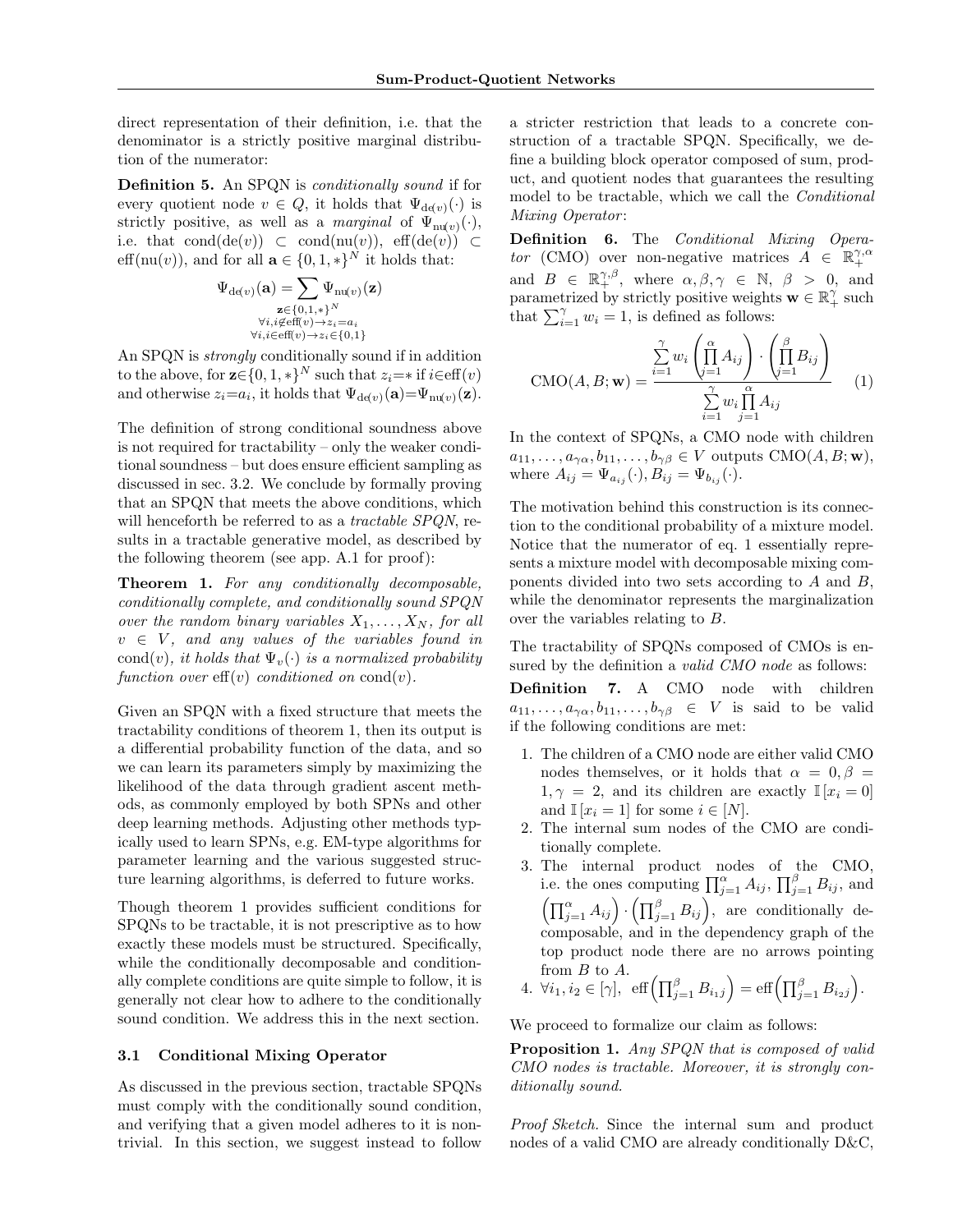it is only left to show that it is also conditionally sound. This is achieved by an induction argument on the depth of an SPQN composed of valid CMOs, where we assume all nodes up to a given depth *d* are strictly positive, conditionally sound, and hence also represent valid distributions according to theorem [1.](#page-3-0) By the assumption, the internal sum and product nodes of a depth *d*+1 valid CMO node also represent valid distributions, as they are already conditionally D&C. Hence we can directly compute its marginalization over the variables in the effective scope of the B-type children, to conclude our proof of conditional soundness. Strong conditional soundness follows from conditional soundness and the definition of the CMO, since placing  $*$  in all variables of the effective scope of the B-type children is equivalent to substituting their values with 1's. See our complete proof in app. [A.2.](#page-0-2)  $\Box$ 

Unlike conditional soundness, it is practical to validate that all CMO nodes in a given SPQN are valid. Simply start at the root and recursively validate that each of the children of a given node are valid, with the base case of CMO nodes connected to one of the indicator nodes, as govern by the first condition in def. [7.](#page-3-2) We then proceed to verifying that the internal product and sum nodes follow the conditional D&C constraints, by simply testing their effective and conditional scopes according to def. [3](#page-2-0) and def. [4.](#page-2-1)

Though valid CMOs pave the way to tractable SPQNs, they raise the question of what we have lost in the process. Indeed, conditional soundness allows for a richer set of valid structures than valid CMOs, e.g. they allow for the distribution at the denominator and numerator of a quotient node to be defined by completely different sub-graphs, unlike with CMOs that share children. While we have yet to determine if there is a significant expressivity gap between these two cases, an important property of an SPQN composed of valid CMOs is that any  $D&C$  SPN can be effectively represented by such a model<sup>[1](#page-4-1)</sup>, hence this restriction is at least as expressive as any D&C SPN. In sec. [4](#page-5-0) we show that they are in fact significantly more expressive than SPNs.

#### <span id="page-4-0"></span>3.2 The Generative Process of SPQNs

In prior sections we have presented our SPQN model, and showed that it can be tractable under simple conditions, and more importantly that any of its internal nodes represent a conditional distribution over its

scope. In this section we leverage these relations to describe the generative process of SPQNs, showing sampling from an SPQN is just as efficient as inference, under the strongly conditional soundness constraint. The ability to efficiently draw samples from a probabilistic model is a highly desirable trait with many applications, e.g. completing missing values, and introspection of the learned models.

Sampling from a tractable SPQN model follow the same general steps as sampling from a D&C SPN. We begin at the root node of the graph, and then stochastically traverse the nodes according to parameters of the model, until we reach the indicator nodes, each representing the sampled value for its respective random variable. In SPNs, traversal follow two simple rules: (i) if we encounter a product node, then because it is decomposable, each child is a distribution over separate sets of variables, hence we can recursively sample from each child separately; (ii) if we encounter a sum node, then we sample one of its children according to the categorical distribution defined by their respective weights. Given that SPQNs are extensions of SPNs, their generative process can be seen as simply a generalization of the traversal rules of the SPNs. However, their distinctive property of having nodes which represent conditional distributions, calls for some adjustments. Namely, it is not only required to traverse the graph, but also to keep track of the values that have already been sampled so far in the process, and then pass it along to nodes which depend on it.

Algorithm 1 Sampling procedure for SPQNs. Accepts as input a node  $v \in V$ , and a partial sample  $\mathbf{s} \in \{0, 1, *\}^N$ , where  $*$  denotes missing values.

```
1: function SampleSPQN(v, s)
 2: if v \in Q then<br>3: s \leftarrow \text{SAMPL}3: \mathbf{s} \leftarrow \text{SAMPLESPQN(nu(v), s)}<br>4: else if v \in P then
 4: else if v \in P then<br>5: children \leftarrow TOP
 5: children \leftarrow \text{TopoLOGICALSORT}(\text{ch}(v))<br>6: for all c \in children do
 6: for all c \in children do<br>7: if \forall i \in \text{eff}(c), s_i \neq *7: if \forall i \in \text{eff}(c), s_i \neq * then skip iteration<br>8: s \leftarrow SAMPLESPQN(c, s)
 8: \mathbf{s} \leftarrow \text{SAMPLESPQN}(c, \mathbf{s})<br>9: else if v \in S then
9: else if v \in S then<br>10: \mathbf{w} \leftarrow \text{GETWEG}10: \mathbf{w} \leftarrow \text{GETWEIGHTS}(v)<br>11: for all c \in \text{ch}(v) do
11: for all c \in \text{ch}(v) do<br>12: w_c \leftarrow w_c \cdot \Psi_c(\mathbf{s})12: w_c \leftarrow w_c \cdot \Psi_c(\mathbf{s})<br>13: \mathbf{w} \leftarrow \mathbf{w}/\sum_{a} w_c13: \mathbf{w} \leftarrow \mathbf{w}/\sum_{c} w_c14: c \sim Cat(\text{ch}(v), \mathbf{w})<br>15: \mathbf{s} \leftarrow \text{SAMPLESPQ}15: \mathbf{s} \leftarrow \text{SAMPLESPQN}(c, \mathbf{s})<br>16: else if \exists i \in \{1, ..., N\}, v \equiv16: else if \exists i \in \{1, \ldots, N\}, v \equiv \mathbb{I}[x_i = a] then 17: s_i \leftarrow a17: s_i \leftarrow a<br>18: returns
                return s
```
The above reasoning brings us to algo. [1,](#page-0-3) which receives as input a starting root node  $v \in V$ , and a partial sample  $s \in \{0, 1, *\}^N$ , where  $s_i = *$  denotes values which have yet to be sampled. Typi-

<span id="page-4-1"></span><sup>&</sup>lt;sup>1</sup>An edge case of SPNs which demands a unique treatment is when there exists a sum node which is connected to just one of  $\mathbb{I}[x_i = 0]$  or  $\mathbb{I}[X_i = 1]$ , but not both, while a valid CMO must have positive weights for both indicator leaves. In this scenario we can instead arbitrarily approximate the SPN, by approaching the zero weight  $\epsilon \to 0$ .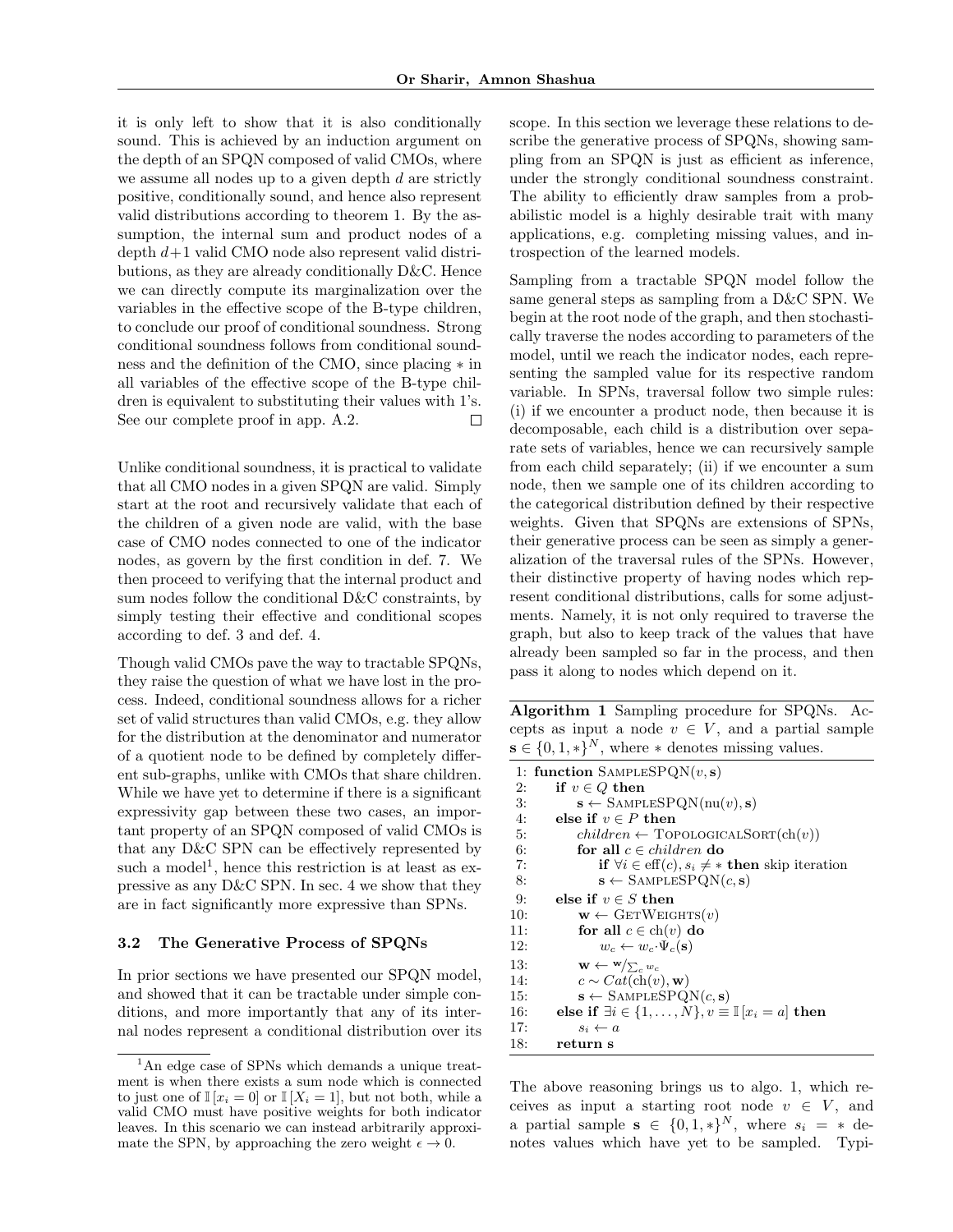cally, the first call to algo. [1](#page-0-3) will be with the root  $v \in V$  and  $s = (*, \ldots, *)$ , i.e. sampling a complete instance  $X_1, \ldots, X_N \sim P(X_1, \ldots, X_N)$ , but often times it is useful to also be able to sample from the conditional distribution<sup>[2](#page-5-1)</sup>, e.g.  $X_1, \ldots, X_K \sim$  $P(X_1, \ldots, X_K | X_{K+1} = s_{k+1}, \ldots, X_N = s_N)$  by calling with  $\mathbf{s} = (*, \ldots, *, s_{k+1}, \ldots, s_N)$ . The inner-workings of algo. [1](#page-0-3) follow the traversal workflow of SPNs as described above, with the following adjustments: (i) For quotient nodes, we directly traverse to its numerator child, as the denominator only serve as a normalization factor. (ii) For product nodes, though the effective scopes of the children are disjoint sets and could be processed separately as with SPNs, the dependencies induced by the conditional scopes of each child require sampling according to the topological order of the dependencies graph. Additionally, there is the possibility that the effective scope of some child nodes have already been sampled, in which case we simply skip it. (iii) For sum nodes, the probability of sampling each child is no longer given just by its weights, but also by the marginal probability of the already sampled variables given by **s**, namely if  $Q \equiv \{i \in [N] | s_i \neq * \}$  denotes the set of sampled variables then we can factor the conditional distribution of the sum node  $v \in S$ , i.e.  $P_v(\text{eff}(v) \setminus Q | Q)$ , as the following expression:

X *c*2ch(*v*) *<sup>P</sup>c*(e↵(*c*)*\Q|Q*)<sup>X</sup> *w<sup>c</sup> · Pc*(e↵(*c*)\*Q|*cond(*c*)) *c*02ch(*v*) *w<sup>c</sup>*<sup>0</sup> *· P<sup>c</sup>*<sup>0</sup> (e↵(*c*<sup>0</sup> )\*Q|*cond(*c*<sup>0</sup> ))

where  $P_c(\text{eff}(c) \cap Q | \text{cond}(c))$  can be computed by  $\Psi_c(\mathbf{s})$ according to strong conditional soundness, and thus the probability of sampling the child *c* is  $\propto w_c \cdot \Psi_c(\mathbf{s})$ .

Finally, regarding the complexity of the sampling algorithm, traversing the computational graph is linear in the number of nodes, and while computing  $\Psi_v(\cdot)$  when sampling from sum nodes could result in an  $O(|V|^2)$ runtime, in practice we could reuse prior computations to reduce it to just  $O(|V|)$ . In this analysis, we do not take into account the topological sort applied to the children of the product nodes, as this is a one time operation that is not required for every sampling. In conclusion, sampling from a tractable SPQN that is also strongly conditionally sound, e.g. by composition of valid CMOs, is just as efficient as with SPNs.

## <span id="page-5-0"></span>4 Analysis of Expressive Efficiency

In sec. [3,](#page-1-1) we have shown that tractable SPQNs extend  $D&C$  SPNs, and can thus efficiently replicate any tractable distribution that D&C SPNs can realize. In this section, we will show a simple tractable distribution which SPQNs can realize, but D&C SPNs cannot, unless their size is exponential in the length of their input, where the size of an SPQN (or SPN) is defined as the number of its internal nodes. More specifically, we show that tractable SPQNs can represent a strictly positive distribution of sampling an undirected triangle-free graph on *M* vertices, where each edge is represented by a random binary number, while D&C SPNs of polynomial size cannot represent, or even approximate, such distributions.

First, let us formally define a strictly positive distribution over triangle-free undirected graphs on *M* vertices. We define the binary random variables  $\mathbf{E} \equiv$  ${E_{ij} | 1 \le i \le j \le M}$ , such that if  $E_{ij} = 1$ , then the edge  $\{i, j\}$  is part of the graph, and not otherwise, and denote by  $N \equiv |\mathbf{E}| = \binom{M}{2}$  the number of variables. For a given graph, we say it contains a triangle if and only if there are three vertices in the graph such that between any two of them there is an edge, i.e. there exists  $i_1 < i_2 < i_3$  such that  $(E_{i_1 i_2}=1) \wedge (E_{i_2 i_3}=1) \wedge (E_{i_1 i_3}=1)$ . Finally, we say that a probability function  $d(\mathbf{E})$  on the edges **E** is a *strictly positive distribution on triangle-free graphs* if it holds that  $d(\mathbf{E}) > 0$  if and only if  $\forall i_1 < i_2$  $i_3$ ,  $(E_{i_1i_2}=0) \vee (E_{i_2i_3}=0) \vee (E_{i_1i_3}=0).$ 

The above definition falsely appears to lead to an efficient realization through SPNs of a strictly positive distribution on triangle-free graphs: simply define a node for each potential triangle, such that it is positive only if it is legal, i.e. at least one of its edges is not part of the graph, and then take the product of all such nodes to guarantee all triangles are legal. More specifically, we can define a sum node for each triplet  $(E_{i_1 i_2}, E_{i_2 i_3}, E_{i_1 i_3})$ , for which there are  $\binom{M}{3}$  combinations, such that each sum node is equal to  $(\mathbb{I}[E_{i_1i_2}=0]+\mathbb{I}[E_{i_2i_3}=0]+\mathbb{I}[E_{i_1i_3}=0])$ , and then take the product of all of these sum nodes and modify their weights such that they output a normalized probability function. However, this SPN is not D&C, because each sum node does not meet the completeness condition as its children have different scopes, e.g.  $\text{sc}(\mathbb{I}[E_{i_1i_2}=0]) \neq \text{sc}(\mathbb{I}[E_{i_2i_3}=0])$ , and because the product node over all sum nodes does not meet the decomposability condition, as each edge  $E_{i_1 i_2}$  is present in multiple triplets, i.e. multiple child nodes, resulting in non-disjoint scopes. Because it is not D&C, computing its normalization factor in practice is intractable. More generally, we can show that any D&C SPN approximating a strictly positive distribution on triangle-free graphs must be exponentially large:

Theorem 2. *Let d* (E) *be a strictly positive distribution on triangle-free graphs of M vertices. Suppose that*  $d(\mathbf{E})$  *can be approximated arbitrarily well by D&C SPNs of size*  $\leq$  *s. Then*  $s \geq 2^{\Omega(M)}$ *.* 

<span id="page-5-1"></span><sup>2</sup>Exactly sampling from a conditional distribution is possible only if it respects the dependencies induced by the model on the input variables.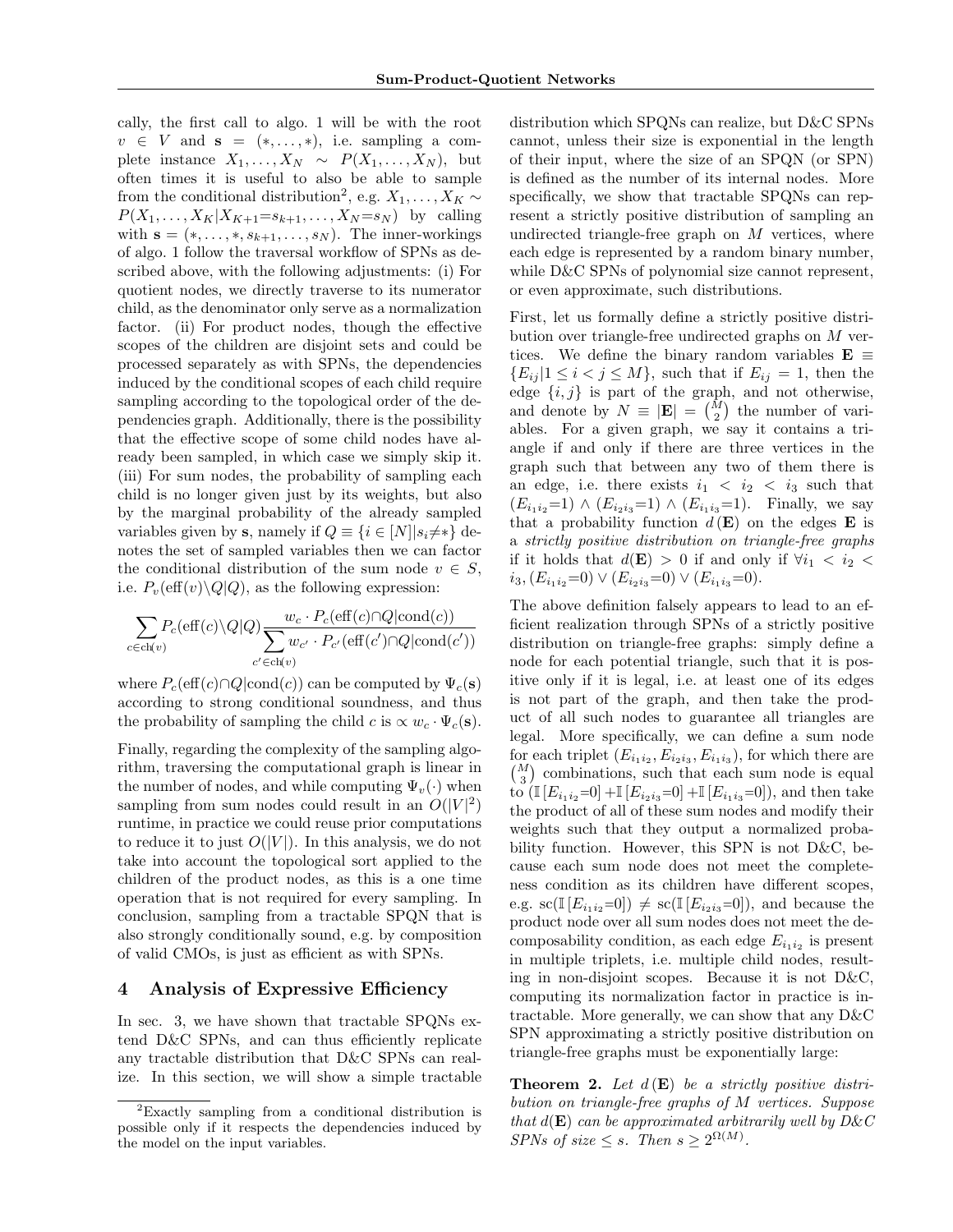*Proof Sketch.* We have modified the proof of a similar theorem by [Martens and Medabalimi](#page-8-9) [\(2014\)](#page-8-9), which showed that a D&C SPN that can approximate arbitrarily well the probability function of the uniform distribution on the spanning trees of the complete graph, must be of size  $\geq 2^{\Omega(M)}$ . See app. [A.3](#page-0-4) for the complete modification of that proof to our case.  $\Box$ 

In contrast to D&C SPNs, tractable SPQNs can efficiently realize at least some strictly positive distributions on triangle-free graphs, with size at most polynomial in *M*. In the case of SPQNs built on CMOs, exact realization is replaced by arbitrarily good approximation, without any size increase. This is formalized by the following theorem:

Theorem 3. *There exists a tractable SPQN exactly realizing a probability function*  $d(\mathbf{E})$ *, such that*  $d(\mathbf{E})$  *is a strictly positive distribution on triangle-free graphs of*  $M$  *vertices, where the size of the SPQN is*  $O(M^4)$ *. In the case of SPQNs composed strictly of CMOs, instead of exact realization, they can approximate said distribution arbitrarily well with size*  $O(M^4)$ *.* 

*Proof Sketch.* Taking inspiration from the failed attempt to realize such a distribution via D&C SPNs, let us now construct a tractable SPQN which does realize such a distribution efficiently. As before, we begin by examining all potential triangles, but instead of directly modelling the constraints individually, we group them by their largest edge (according to lexical ordering). For each edge and its respective group of triangles, we can define the conditional probability of that edge conditioned on all other edges participating in these triangles, such that the conditional probability is non-zero only if triangles which include this edge are not all part of that graph. For edges that are not part of any triangle for which they are the largest edge, we simply define a sum node which represent an equal probability for including the edge or not. Finally, we can simply take the product of all conditional distributions of each edge, giving rise to a normalized probability function over all edges E, which is non-zero if and only if the edges in E represent a triangle free graph. See app. [A.4](#page-0-5) for our complete proof.  $\Box$ 

To conclude, we have shown that tractable SPQNs, as well as ones composed of valid CMOs, are exponentially efficient with respect to D&C SPNs.

## <span id="page-6-0"></span>5 Discussion and Related Works

In this work we address the limited expressive efficiency of SPNs, which [Martens and Medabalimi](#page-8-9) [\(2014\)](#page-8-9) have proven to be incapable of approximating even simple tractable distributions, unless their size is exponential in the number of variables. To mitigate

this limitation of SPNs, we have presented a novel extension to SPNs which we call Sum-Product-Quotient Networks, or SPQNs for short. SPQNs introduce a new node type that computes the quotient of its two inputs, which in part enabled us to relax the strict structural conditions that are commonly used to ensure the tractability of SPNs. By requiring less strict conditions for tractability, we have proven that SPQNs are a strict superset of SPNs, and moreover that SPQNs are exponentially more expressive efficient than SPQNs.

There is a vast literature on analyzing the expressivity of arithmetic circuits (ACs) [\(Shpilka and Yehudayo](#page-8-1)ff, [2010;](#page-8-1) [Cohen et al., 2016;](#page-8-12) [Cohen and Shashua, 2017;](#page-8-13) [Cohen et al., 2017;](#page-8-14) [Levine et al., 2017\)](#page-8-15), and more particularly of SPNs [\(Delalleau and Bengio, 2011;](#page-8-16) [Martens and Medabalimi, 2014\)](#page-8-9). Notable amongst those is the work of [Sharir and Shashua](#page-8-17) [\(2017\)](#page-8-17), where they compared the expressive efficiency of Convolutional ACs (ConvACs) having no overlapping receptive fields, which are equivalent to a sub-class of SPNs following a tree-structure partitioning of scopes, against a ConvAC with overlaps, which have no equivalent D&C SPN. They have found that simply introducing overlaps, i.e. breaking the decomposability condition, had the effect of exponentially increasing the expressive efficiency of the model. A closer examination of their overlapping ConvAC reveals that it shares the same construct as the numerator of our CMOs nodes, but without the denominator, and thus their results could be trivially adapted to SPQNs following a similar architecture. This entails that not only are there some distributions which SPQNs can represent efficiently that SPNs cannot, as we have showed in sec. [4,](#page-5-0) but that almost all distributions realized by SPQNs cannot be realized by tree-like SPNs[3](#page-6-1), known also as Latent Tree Models [\(Mourad et al., 2013\)](#page-8-18), unless they are of exponential size. Nevertheless, it is important to stress the importance of our own results, which separate between SPQNs and D&C SPNs of any conceivable structure, and not just a small sub-class of SPNs.

Recently, [Telgarsky](#page-8-19) [\(2017\)](#page-8-19) has examined the relations between neural networks and rational functions, i.e. quotient of two polynomials, as well as a model he called *rational networks*, which is a neural network with activation functions limited to only rational functions. He found that a new neural network with ReLU activations could be approximated arbitrarily well by a similarly size rational network, and that the reverse is true as well. Though this might seem to suggest that SPQNs could be on par with neural networks, [Hoover](#page-8-10)

<span id="page-6-1"></span><sup>&</sup>lt;sup>3</sup>Not to be confused with Sum-Product Trees [\(Peharz](#page-8-11) [et al., 2015\)](#page-8-11) that are a far more restricted sub-class of SPNs, in which every sum and product nodes have just a single parent, as opposed to limiting just the sum nodes to have a single parent as in non-overlapping ConvACs.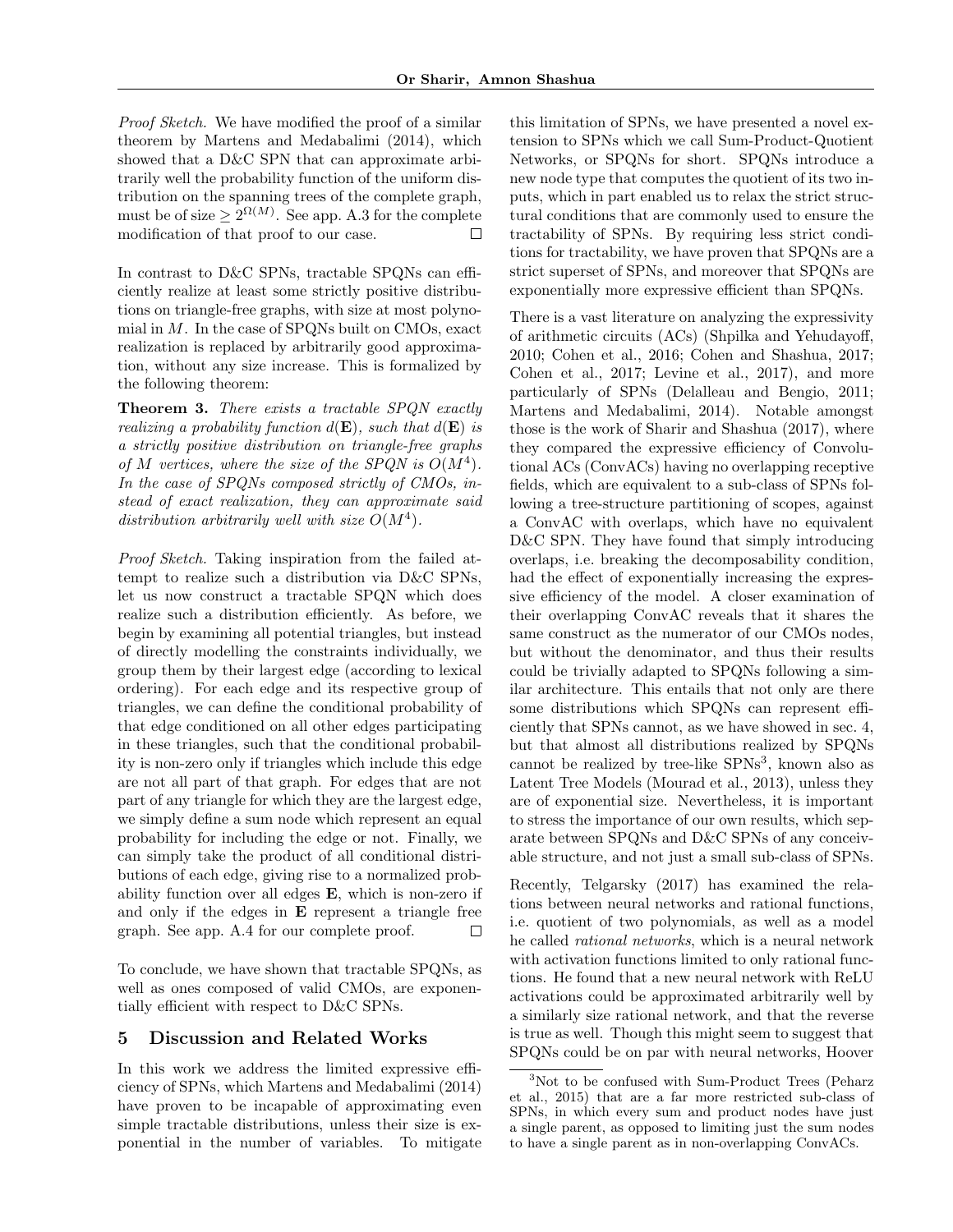[\(1990\)](#page-8-10) proved that any computable function can be realized by ACs – hence the power of SPQNs is not due to quotient nodes, but rather their richer structure.

In the broader literature on ACs [\(Shpilka and Yehu](#page-8-1)[dayo](#page-8-1)ff, [2010\)](#page-8-1), the proposal of introducing a quotient node has been previously considered and deemed unnecessary. Their argument is based on the proof that in circuits which compute polynomial functions all quotient nodes could be replaced by just a single negation node, or in other words, that a quotient node does not add any power to ACs. Despite this negative outcome, it does not apply to our case on two accounts: (i) It assumes the output of the circuit is identically a polynomial function instead of a rational function, and since the proof itself relies on the structural properties of the polynomial, namely its degree and homogenous decomposition, it cannot be adapted to our case. (ii) It does not apply to monotone ACs, where the weights are restricted to be non-negative, as is the case of SPNs, where negation is not allowed. In this context, it was proven that even a single negation gate leads to exponential separation from monotone circuits, and while quotient nodes could be replaced by negation, the reverse is not generally true, hence this last result does not trivialize our own. Overall, given our results, it might suggest that the role of quotient nodes should be reexamined for ACs.

While we prove that our SPQN model is exponentially more expressive than D&C SPNs, this increase in expressive efficiency does not come without a cost. One of the great advantages of SPNs is that they not only possess tractable inference, but also tractable marginalization (see sec. [2\)](#page-1-0). This uncommon ability amongst generative models has many uses, e.g. for missing data [\(Rubin, 1976;](#page-8-20) [Sharir et al., 2016\)](#page-8-5). However, once we relax decomposability to conditional decomposability, it means that SPQNs effectively induce a partial ordering on the input variables, which limit tractable marginalization only to the subsets of the variables that agree with the ordering. While there appear to be fewer tasks which benefit significantly from tractable marginalization compared to just tractable inference, in the cases in which it is required, SPNs even with their limited expressivity still have an advantage over SPQNs. This is a limitation that we aim to address in future works, as we detailed below. Additionally, [Martens and Medabalimi](#page-8-9) [\(2014\)](#page-8-9) have shown that under mild assumptions  $D\&C$  is not only sufficient but also necessary for tractable marginalization, which entails that any possible relaxation to D&C would result in losing general tractable marginalization, hence it is not specific to the case of SPQNs.

Other recent works on tractable generative models have mainly focused on the family of autoregressive

models that are based on neural networks, most notable amongst are NADE [\(Uria et al., 2016\)](#page-8-6), PixelRNN [\(van den Oord et al., 2016b\)](#page-8-7), and Pixel-CNN [\(van den Oord et al., 2016a\)](#page-8-21). Despite the significant differences between the underlying operations of SPQNs and these models, there are also some similarities and shared concepts. Specifically, both our model and theirs are based on inducing a partial ordering on the input variables, and modelling the conditional probabilities between subsets of them, with the main difference as to how these probabilities are represented. While they employ neural networks as a black box to model them, we leverage interpretable SPNs to compose conditional distributions in a hierarchy. We conjecture that the embedded hierarchy of conditional distributions used in our model leads to an advantage in terms of its expressive capacity, while, in addition, the interpretable nature of the inner-workings of our model has many real-world applications.

Lastly, we conducted preliminary experiments demonstrating the practical advantages of SPQNs over SPNs in app. [B.](#page-0-6) Nevertheless, it still remains to be verified that their superior expressive power translates to real-world applications – a task we aim to tackle in future works. Beyond that, SPQNs give rise to many straightforward extensions:

- 1. Generative Classifier: SPQNs could be naturally extended to represent a distribution conditioned on a given class, i.e.  $P(X|Y)$ , especially suitable for semi-supervised learning, and for classification under missing data.
- 2. Tractable Marginalization: despite that marginalization is not naturally supported by SPQNs, they do induce normalized distributions over any subset of its input variables, which are not generally consistent with each other. Joint training of SPQNs on random subsets of its variables, could be sufficient for ensuring the consistency of the induced marginal distributions.
- 3. Convolutional SPQNs: our model has a natural formulation as a ConvNet-like generative model following the theoretical architecture of ConvACs with overlaps [\(Sharir and Shashua,](#page-8-17) [2017\)](#page-8-17). The unparalleled success of ConvNets with the theoretical advantages of SPQNs has potential for rivalling neural tractable generative models.

This paper has demonstrated the theoretical viability of Sum-Product-Quotient Networks, suggesting a promising outlook for the above research directions.

### Acknowledgments

This work is supported by Intel grant ICRI-CI  $#9$ -2012-6133, by ISF Center grant 1790/12 and by the European Research Council (TheoryDL project).